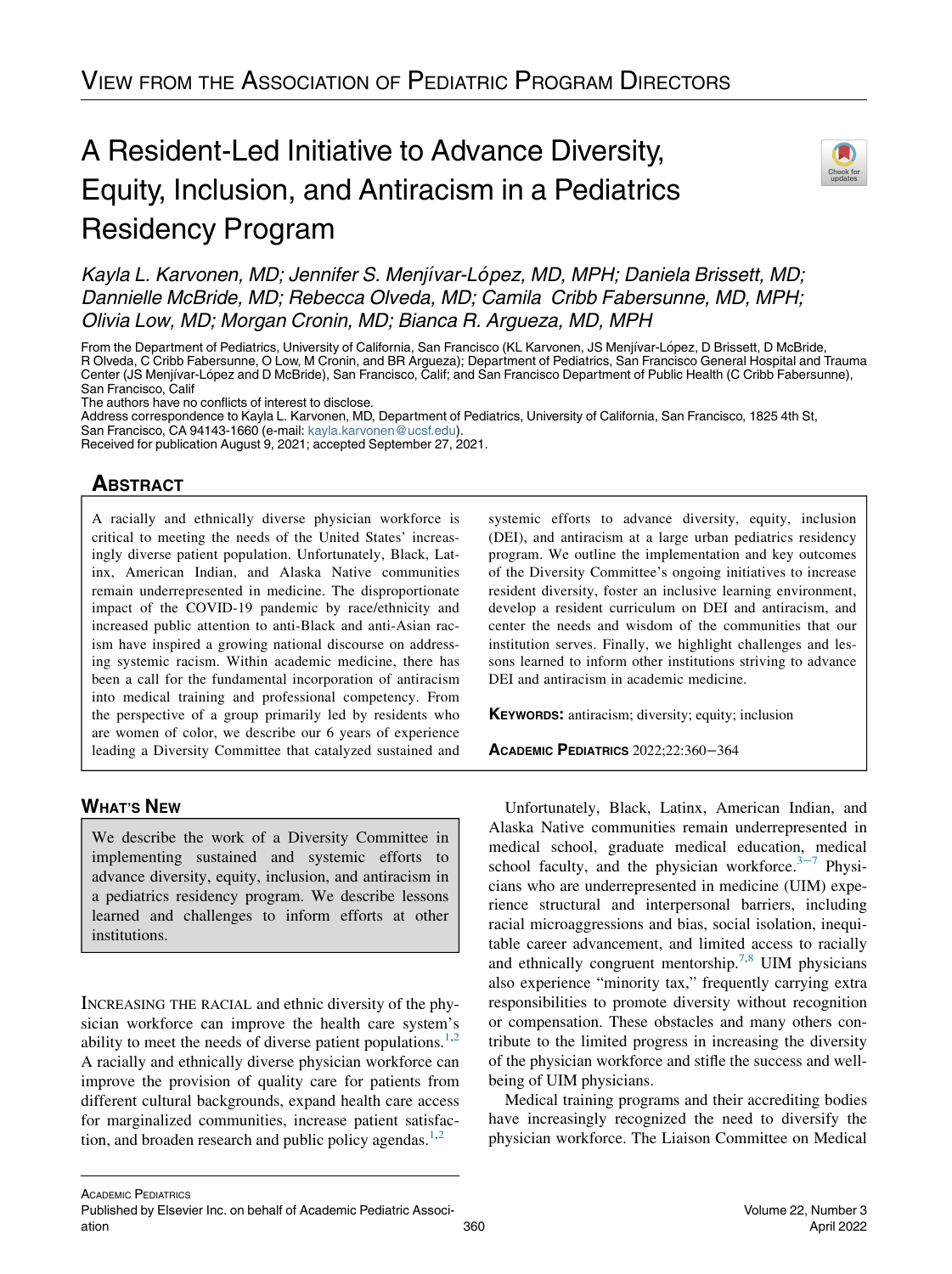Education and the Accreditation Council for Graduate Medical Education have issued requirements to implement sustained and systemic efforts to recruit and retain a diverse physician workforce in medical schools (2009), residency programs (2019), and fellowship programs  $(2020).<sup>9−11</sup>$  $(2020).<sup>9−11</sup>$  $(2020).<sup>9−11</sup>$  Meanwhile, racial inequities in the impact of the COVID-19 pandemic and increased public attention to anti-Black and anti-Asian racism have catalyzed a growing national discourse on advancing antiracism, including in academic medicine. Antiracism refers to practices and policies that redistribute power and resour-ces to achieve racial equity.<sup>[12](#page-4-6)</sup> There is an urgent need to ensure that all physicians understand how systemic racism perpetuates health inequities and develop the skills to promote equitable health outcomes in the communities they serve. Incorporating antiracism curricula into medical education and requiring physicians to understand the health effects of structural racism as a professional competency are crucial steps toward these goals. $13,14$  $13,14$  $13,14$ 

In this article, we, as former leaders of a Diversity Committee at a large urban pediatrics residency program, describe our sustained and systemic efforts to increase resident diversity, foster an inclusive learning environment, implement a resident curriculum on diversity, equity, inclusion (DEI), and antiracism, and center the communities we serve. We discuss the implementation and key outcomes of these initiatives over the past 6 years. From the unique perspective of a group led primarily by residents who are women of color, we highlight challenges and lessons learned to inform efforts at other academic medical institutions.

#### **IMPETUS**

In 2015, 3 of the authors led a handful of residents and faculty to revitalize the Diversity Committee at the University of California, San Francisco (UCSF) Pediatrics Residency Program. While the Diversity Committee had existed for years, it had inconsistent participation and primarily focused on recruiting UIM applicants during recruitment season with limited success. That year, only 3 (11%) residents identified as UIM [\(Table 1](#page-1-0)). Sustained and systemic efforts were clearly needed to effectively recruit and support UIM physicians.

#### MISSION AND GOALS

The mission of the revitalized Diversity Committee was to increase the recruitment of UIM physicians, foster a community that allows UIM physicians to thrive, and train physicians to provide quality care for diverse patient populations. To inform this work, we conducted a climate survey assessing residents' perceptions of the residency program's support of DEI in terms of physician recruitment, the resident curriculum, the program climate, and resident mentorship. We developed 5 goals based on the results:

- 1. Obtain explicit commitment from the residency program and department of pediatrics to support the committee's mission in the form of leadership engagement, funding, and other key resources.
- 2. Implement a robust recruitment, retention, and support strategy for UIM residents, fellows, and faculty, including strengthening UIM mentorship.
- 3. Develop a longitudinal curriculum to teach residents skills to address bias, support colleagues from diverse backgrounds, and care for diverse patient populations
- 4. Foster an inclusive climate and community.
- 5. Monitor progress toward the committee's mission and goals.

The Diversity Committee has since added a goal to 6) center the needs and collective wisdom of the communities that UCSF serves and strives to apply an antiracist lens in all its initiatives.

### STRUCTURE AND RESPONSIBILITIES

We developed a branched leadership structure to address each goal while distributing tasks to make it easier for busy physicians to engage. The committee includes a leadership core (3 resident leaders and a Director of Diversity faculty member) and 7 subcommittees (recruitment, curriculum, social, community partnership, advocacy, liaison and alliance, and media). Each subcommittee is led by 2 to 3 resident co-chairs and 1 to 2 faculty advisors who engage resident, fellow, and faculty subcommittee members. The Associate Residency Program Director (APD) for DEI and a chief resident DEI Champion also support the Diversity Committee.

The leadership core oversees the subcommittees and engages residency and departmental leadership to obtain funding and logistical support. The recruitment subcommittee attends regional and national conferences held by UIM medical student organizations and works with the APD for DEI to support the recruitment of UIM residents. The curriculum subcommittee works with the APD for DEI and the Chief Resident DEI Champion to implement a resident curriculum on DEI and antiracism. The social

<span id="page-1-0"></span>Table 1. Matriculating Interns at the University of California, San Francisco (UCSF) Pediatrics Residency Program by Self-Reported Race/ Ethnicity and Academic Year, 2015 to 2022

| Academic Year           | 2015-2016 | 2016-2017 | $2017 - 2018$ | 2018-2019 | 2019-2020 | 2020-2021 | $2021 - 2022$ |
|-------------------------|-----------|-----------|---------------|-----------|-----------|-----------|---------------|
| All interns, n          | 28        | 28        | 27            | 28        | 29        | 28        | 28            |
| UIM interns, $n$ $(\%)$ | 3(11)     | (14)      | 4 (15)        | 9 (32)    | 13 (45)   | 10 (36)   | 14 (50)       |

UIM (underrepresented in medicine) refers to people who identify as having heritage including Black/African American, Latinx, Native American, Native Alaskan, Native Hawaiian, Other Pacific Islander, and South East Asian (including Hmong and Filipino/a).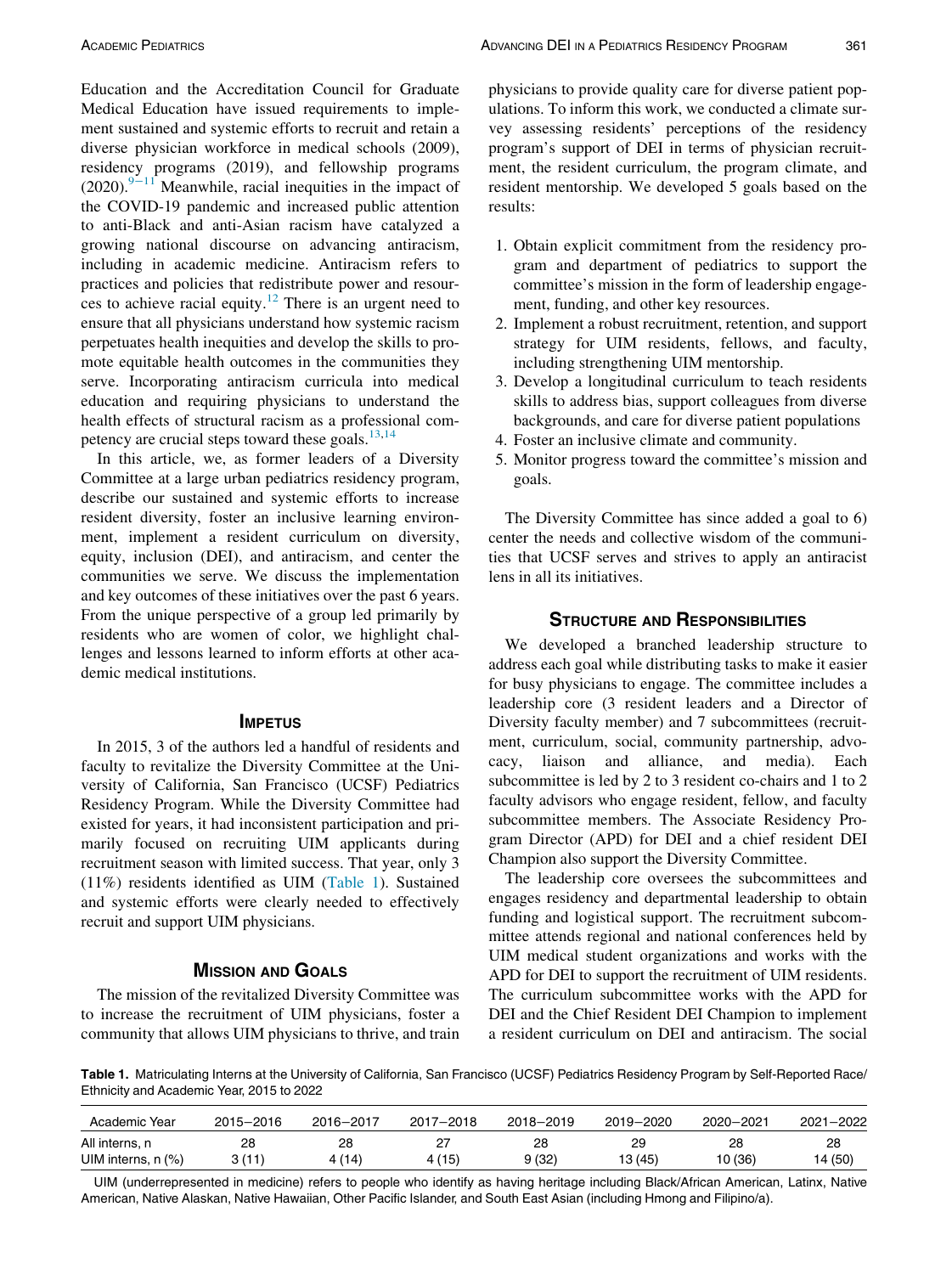subcommittee organizes community-building events for UIM applicants, residents, fellows, and faculty and allies. The community partnership subcommittee works with local pipeline programs that promote higher education and health careers for youth from underrepresented backgrounds. The advocacy subcommittee works with internal and external organizations that promote DEI and antiracism, from hospital policies to broader legislation that affect child health. The liaison and alliance subcommittee facilitates mutually reinforcing activities with UCSF organizations that are doing similar DEI and antiracism work. The media subcommittee maintains the Diversity Committee's website and promotes our activities on the residency program's recruitment materials and related media.

# **KEY OUTCOMES**

[Table 2](#page-2-0) summarizes key outcomes related to the Diversity Committee's goals from 2015 to 2021.

## INSTITUTIONAL COMMITMENT

In 2016, the Diversity Committee presented a report informed by the climate survey to the residency program and department of pediatrics leadership including a request for substantive support to achieve its goals. The Diversity Committee advocated to establish 3 key leadership roles: a departmental Director of Diversity (10% full-time equivalent) to support the Diversity Committee and broader departmental initiatives, an APD for DEI (10% full-time equivalent) to support the recruitment of UIM residents and the development of a DEI curriculum, and a Chief Resident DEI Champion to facilitate resident-facing initiatives.

#### RECRUITMENT AND RETENTION

Diversity Committee members are intentionally included in the residency program's Ranking Advisory Committee to support the thoughtful review of UIM applicants. The Diversity Committee also helped incorporate holistic review principles into the intern selection rubric to reduce bias and explicitly value the contributions of

<span id="page-2-0"></span>Table 2. Key Outcomes Related to the Goals of the Diversity Committee at the University of California, San Francisco (UCSF) Pediatrics Residency Program by Academic Year, 2015 to 2021

| Goals                                                                                                                                                                                                                                                               | <b>Key Outcomes</b>                                                                                                                                                                                                                                                                                                                                                                                                                                                                                                                  |  |  |  |
|---------------------------------------------------------------------------------------------------------------------------------------------------------------------------------------------------------------------------------------------------------------------|--------------------------------------------------------------------------------------------------------------------------------------------------------------------------------------------------------------------------------------------------------------------------------------------------------------------------------------------------------------------------------------------------------------------------------------------------------------------------------------------------------------------------------------|--|--|--|
| Institutional commitment<br>Obtain explicit commitment from the residency<br>program and department of pediatrics to sup-<br>port the committee's mission in the form of<br>leadership engagement, funding, and other<br>key resources                              | 2016-2017<br>• Limited funding for DEI-related convenings was obtained<br>• The Chief Resident DEI Champion role was established<br>2017-2018<br>• A Director of Diversity for the department of pediatrics was appointed<br>2018-2019<br>• An APD for DEI was appointed                                                                                                                                                                                                                                                             |  |  |  |
| Recruitment and retention<br>Implement a robust recruitment, retention,<br>and support strategy for UIM residents, fel-<br>lows, and faculty, including strengthening UIM<br>mentorship                                                                             | 2016-2017<br>• Socials for UIM residency applicants were implemented<br>Diversity Committee members were intentionally included in the Ranking Advi-<br>sory Committee<br>2017-2018<br>• Antiracist holistic review principles were incorporated into the intern selection<br>rubric<br>• Anti-bias training was required for all Ranking Advisory Committee members<br>2018-2019<br>• "Diversity Days" for UIM residency applicants were implemented<br>• "Second Look" opportunities for UIM residency applicants were implemented |  |  |  |
| Curriculum<br>Develop a longitudinal curriculum to teach res-<br>idents skills to address bias, support col-<br>leagues from diverse backgrounds, and care<br>for diverse patient populations<br>Climate and community<br>Foster an inclusive climate and community | 2017-2018<br>• DEI-focused noon conferences and grand rounds were implemented<br>2020-2021<br>• A longitudinal resident DEI and antiracism curriculum was launched<br>2017-2018<br>• "Summer Celebrations" were implemented in the department of pediatrics                                                                                                                                                                                                                                                                          |  |  |  |
| Centering communities<br>Center the needs and collective wisdom of the<br>communities that UCSF serves                                                                                                                                                              | 2019-2020<br>• An educational webinar series for underrepresented high school students was<br>developed in partnership with a local pipeline program                                                                                                                                                                                                                                                                                                                                                                                 |  |  |  |
| Tracking progress<br>Monitor progress toward the Diversity<br>Committee's mission and goals                                                                                                                                                                         | 2015-2016<br>• An annual climate survey for residents was implemented<br>• A consistent definition of UIM was implemented in the residency program<br>APD indicates Associate Residency Program Director; DEI, Diversity, equity, and inclusion; and UIM, Underrepresented in medicine.                                                                                                                                                                                                                                              |  |  |  |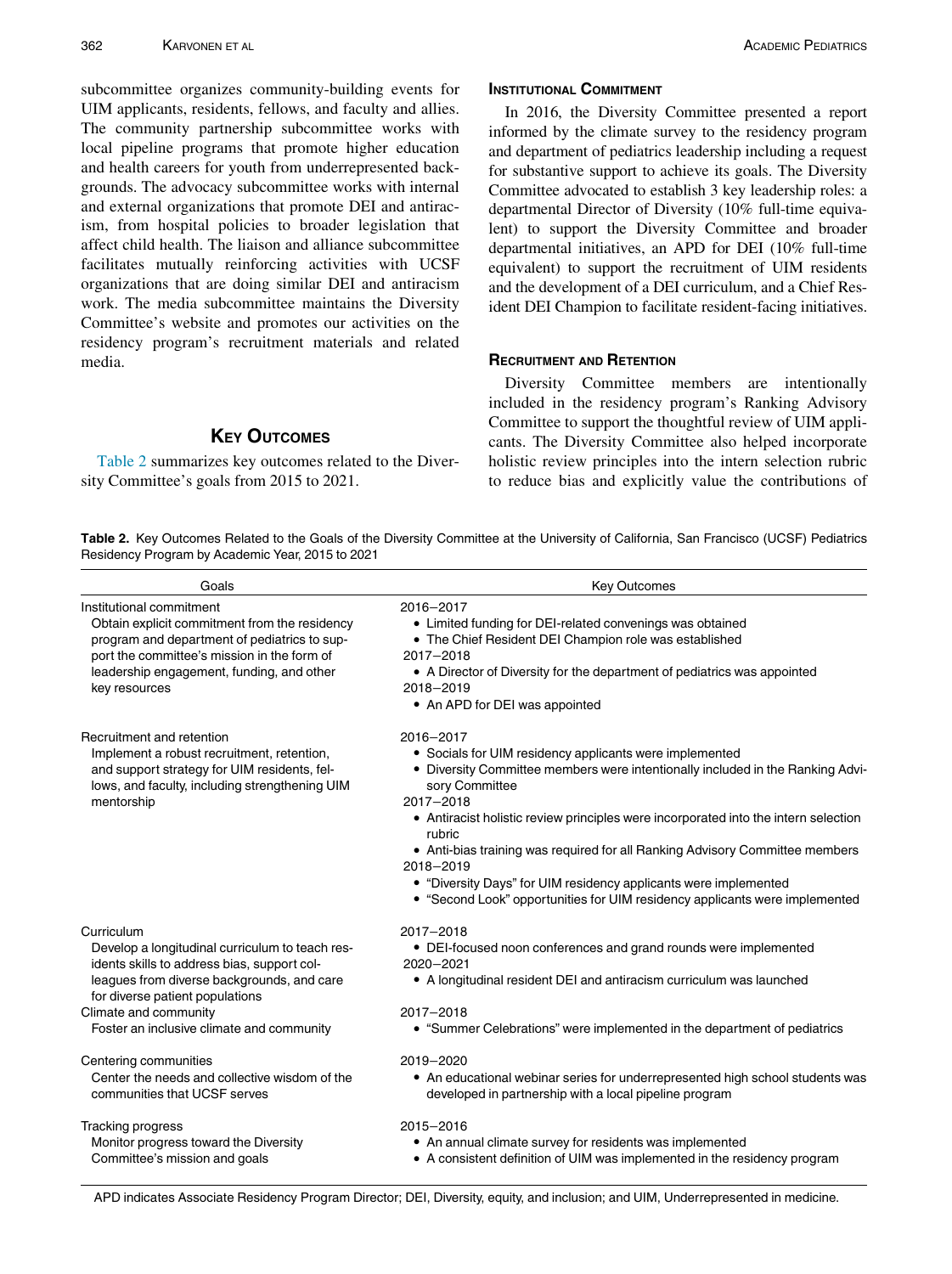UIM applicants.[15](#page-4-9) Notably, the Diversity Committee pushed to eliminate an ill-defined "global ranking score" that was meant to determine overall fit but invited implicit bias as there was no specific criteria and relied solely on the individual reviewer's opinion of the candidate's perceived suitability for the residency program. The Diversity Committee advocated for creating a "DEI" score to reward contributions to DEI. The Diversity Committee also championed mandatory anti-bias training for Ranking Advisory Committee members.

The Diversity Committee works with the residency program to organize special events for UIM applicants during recruitment season: informal socials hosted by residents, unique interview days called "Diversity Days" that showcase DEI initiatives, and "Second Look" opportunities. The Diversity Committee also sends personalized correspondence to UIM applicants to answer questions and offer support.

As these recruitment strategies have been implemented, the racial and ethnic diversity of the residency program has significantly increased.<sup>[16](#page-4-10)</sup> The number of matriculating UIM interns increased from 3 (11%) in 2015 to 2016 to 14 (50%) in 2021 to 2022 ([Table 1\)](#page-1-0).

#### **CURRICULUM**

The Diversity Committee works with the chief residents to implement DEI-focused noon conferences and grand rounds (eg, racial inequities in preterm birth, gender-affirming care, school-to-prison pipeline). The Diversity Committee also helped develop a required longitudinal curriculum on DEI and antiracism for residents. The curriculum includes didactics (eg, cultural humility, structural racism, stereotype threat, leading a diverse team), standardized simulations on interrupting microaggressions, and racial affinity groups. The racial affinity groups are facilitated opportunities to discuss experiences of racism, power, privilege, and allyship within the context of social identity.<sup>[17](#page-4-11)</sup> Residents can also participate in optional social justice discussion clubs, which use media (eg, books, podcasts, movies) to facilitate conversations on social justice. The curriculum's impact on residents' sense of inclusion and capacity to address interpersonal biases and structural factors is currently being evaluated.

#### CLIMATE AND COMMUNITY

In addition to hosting regular socials to build community among UIM physicians and allies, the Diversity Committee collaborates with the department of pediatrics to host annual "Summer Celebrations'' to celebrate their accomplishments.

#### CENTERING COMMUNITIES

The Diversity Committee partnered with FACES for the Future Coalition, a local organization that supports underrepresented high school students in pursuing higher education and health careers, to create a series of educational webinars, which were attended by over 300 students in California, Colorado, and New Mexico.<sup>[18](#page-4-12)</sup> The webinar series included a health care career panel, pediatric case simulations, a COVID-19 informational forum, and a wellness and resilience exercise.

# TRACKING PROGRESS

To monitor the impact of its initiatives, the Diversity Committee implemented an annual climate survey to assess residents' perception of the residency program's support of DEI. The results are not reported here due to inadequate response rates. The Director of Diversity, which has been elevated to the role of Vice Chair for DEI due in part to advocacy by the Diversity Committee, and APD for DEI are now responsible for monitoring progress toward DEI efforts. This change reflects our success in embedding this responsibility at the institutional level.

## **DISCUSSION**

The Diversity Committee has catalyzed sustained and systemic efforts to advance DEI and antiracism in the UCSF pediatrics residency program and department of pediatrics. These initiatives have led to a more diverse residency program, a longitudinal DEI and antiracism curriculum, robust community-building efforts, and community partnerships.

# **NEXT STEPS**

Despite the Diversity Committee's progress, many opportunities remain. The Diversity Committee hopes to develop a community advisory board to guide DEI efforts in the residency program and department of pediatrics. Centering in the margins, or "[m]aking the perspectives of socially marginalized groups...the central axis around which discourse on a topic revolves," is fundamental to antiracism.<sup>[19](#page-4-13)</sup> Diversity Committee members are helping to develop a mentorship program, with a particular focus on supporting UIM residents. Diversity Committee members are also engaged in initiatives to increase the recruitment and retention of UIM fellows and faculty. The Diversity Committee is advocating for strengthening mentorship for UIM fellows and developing support structures for trainees who experience racism and discrimination. The Diversity Committee is also advocating for DEIfocused professional development workshops, diverse search committees for faculty positions, and explicitly valuing DEI work in faculty advancement.

#### **CHALLENGES**

The Diversity Committee faced several critical challenges. Limited time and funding were significant barriers, and more robust institutional investment (eg, additional paid faculty time, implementation funds, support staff) is needed to achieve the Diversity Committee's goals. As a group primarily led by residents who are women of color, we also experienced minority tax, which must be addressed to create a truly antiracist institution. DEI and antiracism work is emotionally exhausting and takes time away from medical education, other